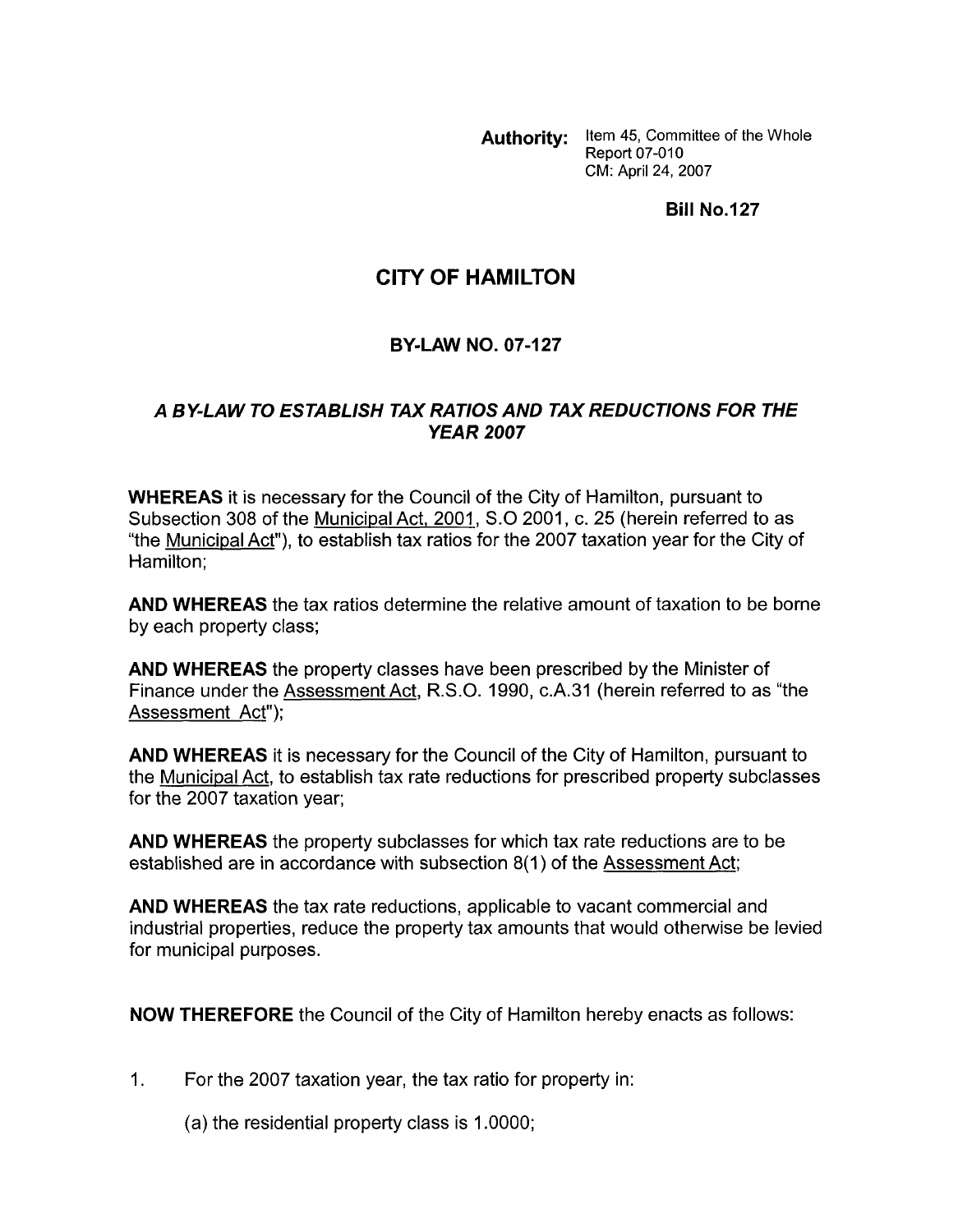## To Establish Tax Ratios and Tax Reductions for the Year 2007

 $\mathfrak{D}$ 

- (b) the multi-residential property class is 2.7400;
- (c) the new multi-residential property class is 1 .OOOO;
- (d) the residual commercial property class is 2.0591 ;
- (e) the parking lots and vacant land property class is 2.0591;
- (f) the residual industrial property class is 3.4273;
- $(g)$  the large industrial property class is 4.0189;
- (h) the pipeline property class is 1.7367;
- (i) the farm property class is  $0.2174$ ;
- (i) the managed forest property class is 0.2500.
- 2. For the 2007 taxation year, the tax rate reduction for:
	- (a) the vacant units and excess land subclasses in the residual commercial property class is 30%;
	- (b) the vacant land, vacant units and excess land subclasses in the residual industrial property class is 35%;
	- (c) the vacant units and excess land subclass in the large industrial property class is 35%;
	- (d) the first class of farmland awaiting development in the residential, multiresidential, commercial or industrial property classes is 25%;
	- (e) the second class of farmland awaiting development in the residential, multi-residential, commercial or industrial property classes is 0%;
- 3. For the purposes of this By-law:
	- a) the residual commercial property class includes all properties classified as commercial, as per Ontario Regulation 282198, excluding properties classified in the parking lots and vacant land property class;
	- b) the parking lots and vacant land property class includes all properties classified as parking lots and vacant land as per Ontario Regulation 282198;